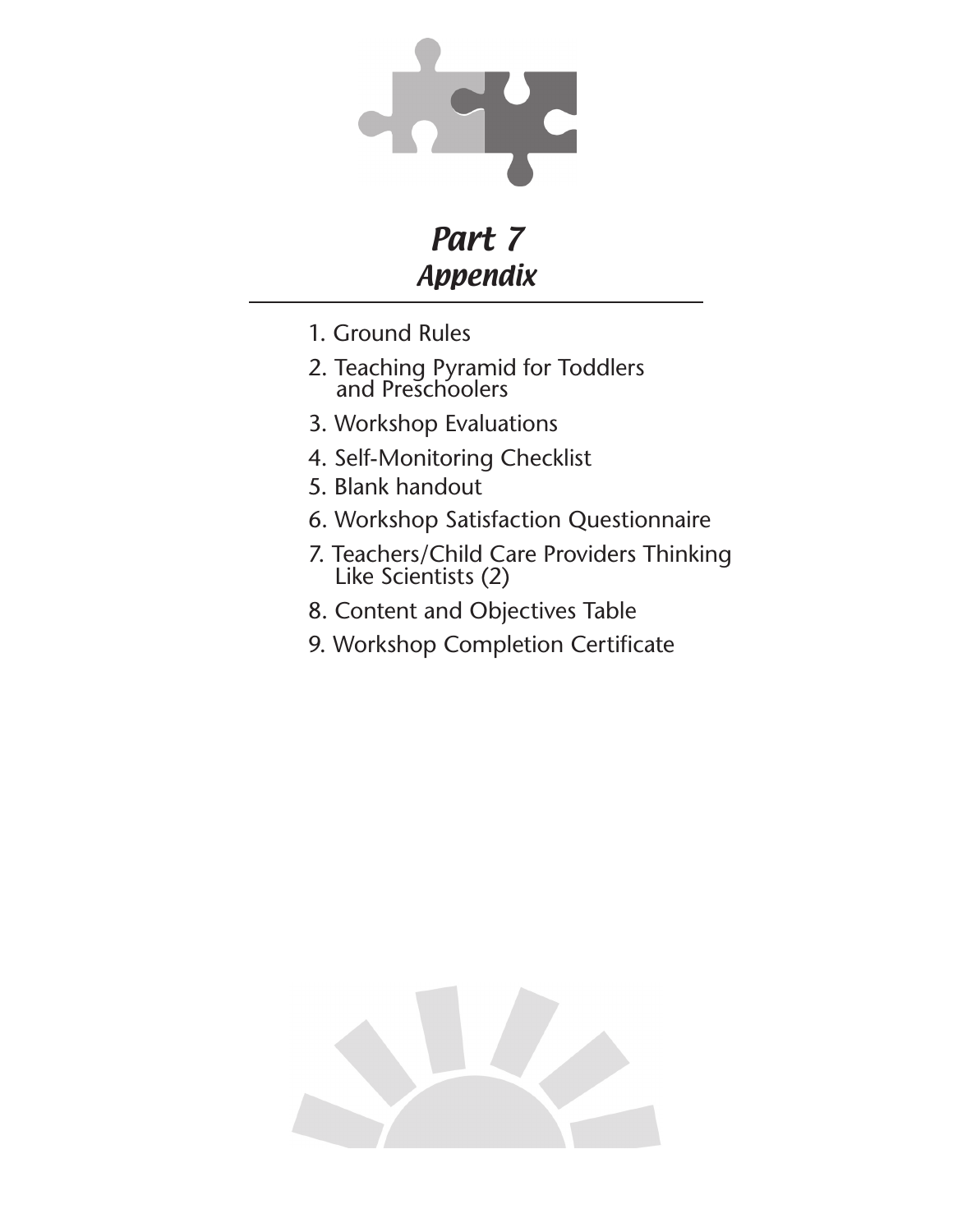# 1. Everyone's ideas are respected. I. Everyone's ideas are respected 2. Anyone has a right to pass. 3. One person talks at a time. 2.Anyone has a right to pass. 3.One person talks at a time. Ground Rules Ground Rules 5. Cell Phones Turned Off. 5.Cell Phones Turned Off.4. Confidentiality. 4.Confidentiality.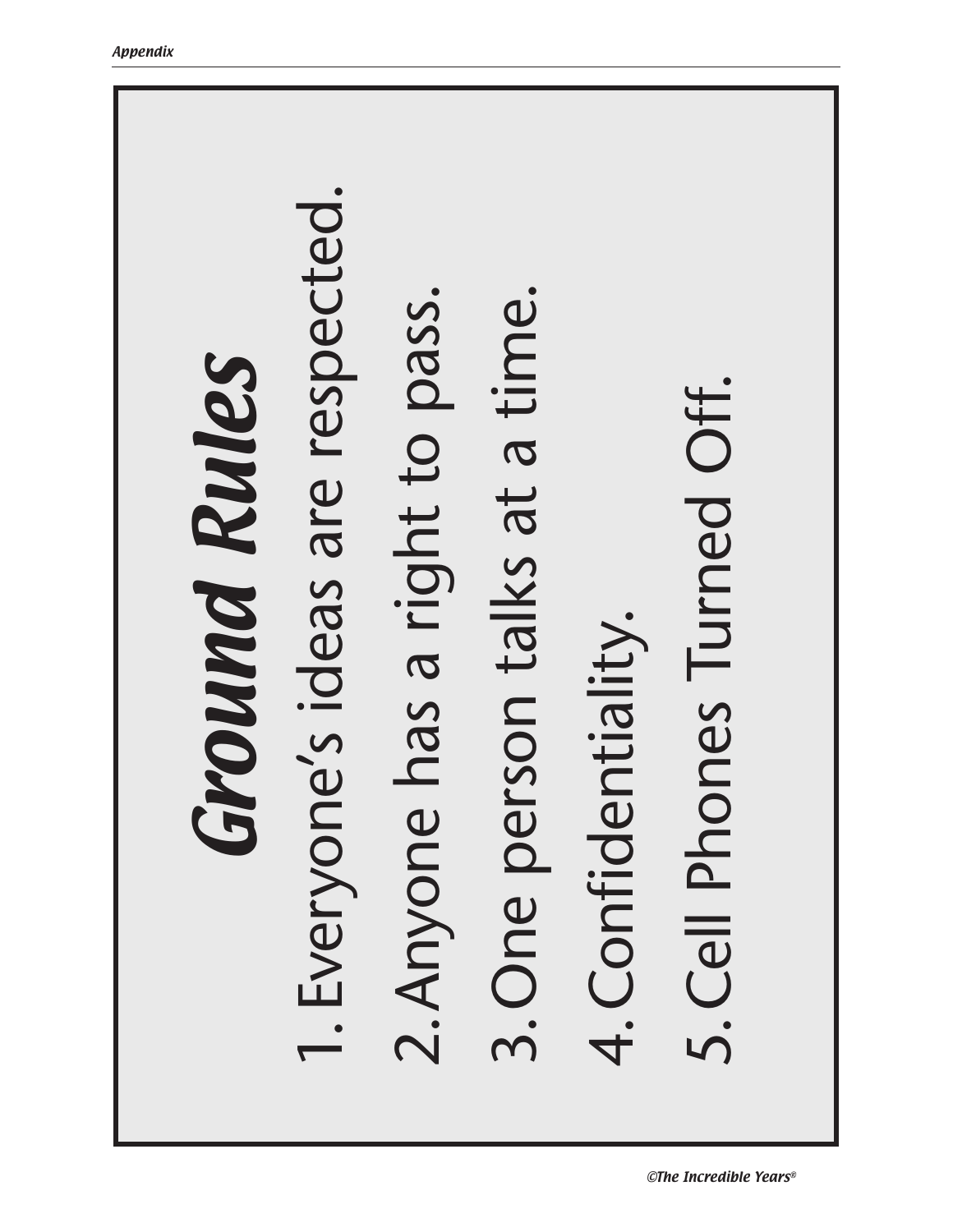

Teaching Pyramid for Toddlers & Preschoolers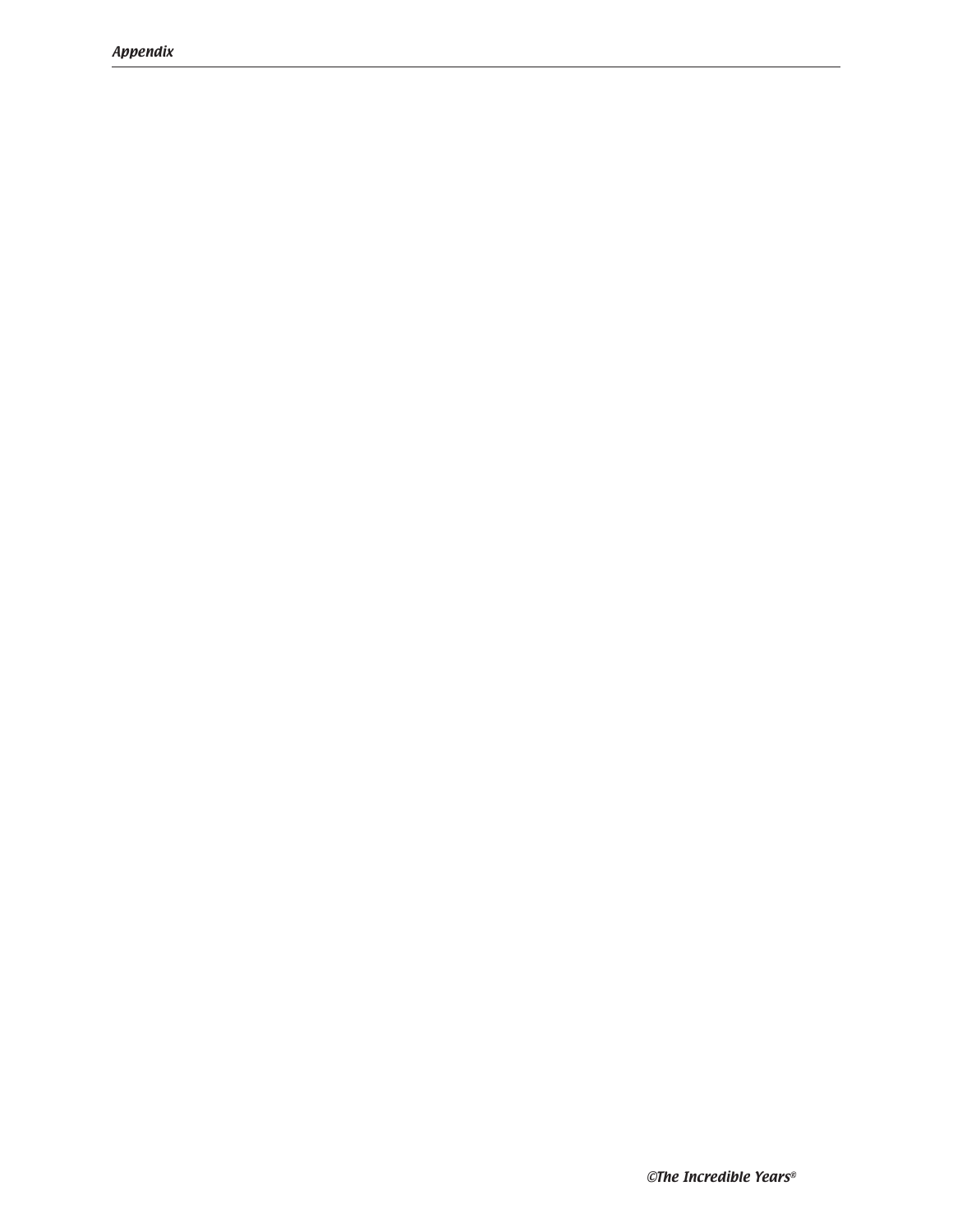# Incredible Years® Incredible Beginnings™ Program Participant Workshop Evaluations

| I found the content of this session:    |         |         |              |
|-----------------------------------------|---------|---------|--------------|
| not helpful                             | neutral | helpful | very helpful |
| I feel the video examples were:         |         |         |              |
| not helpful                             | neutral | helpful | very helpful |
| I feel the group leader's teaching was: |         |         |              |
| not helpful                             | neutral | helpful | very helpful |
| I found the group discussion to be:     |         |         |              |
| not helpful                             | neutral | helpful | very helpful |
| <b>Additional comments:</b>             |         |         |              |



(continue on back)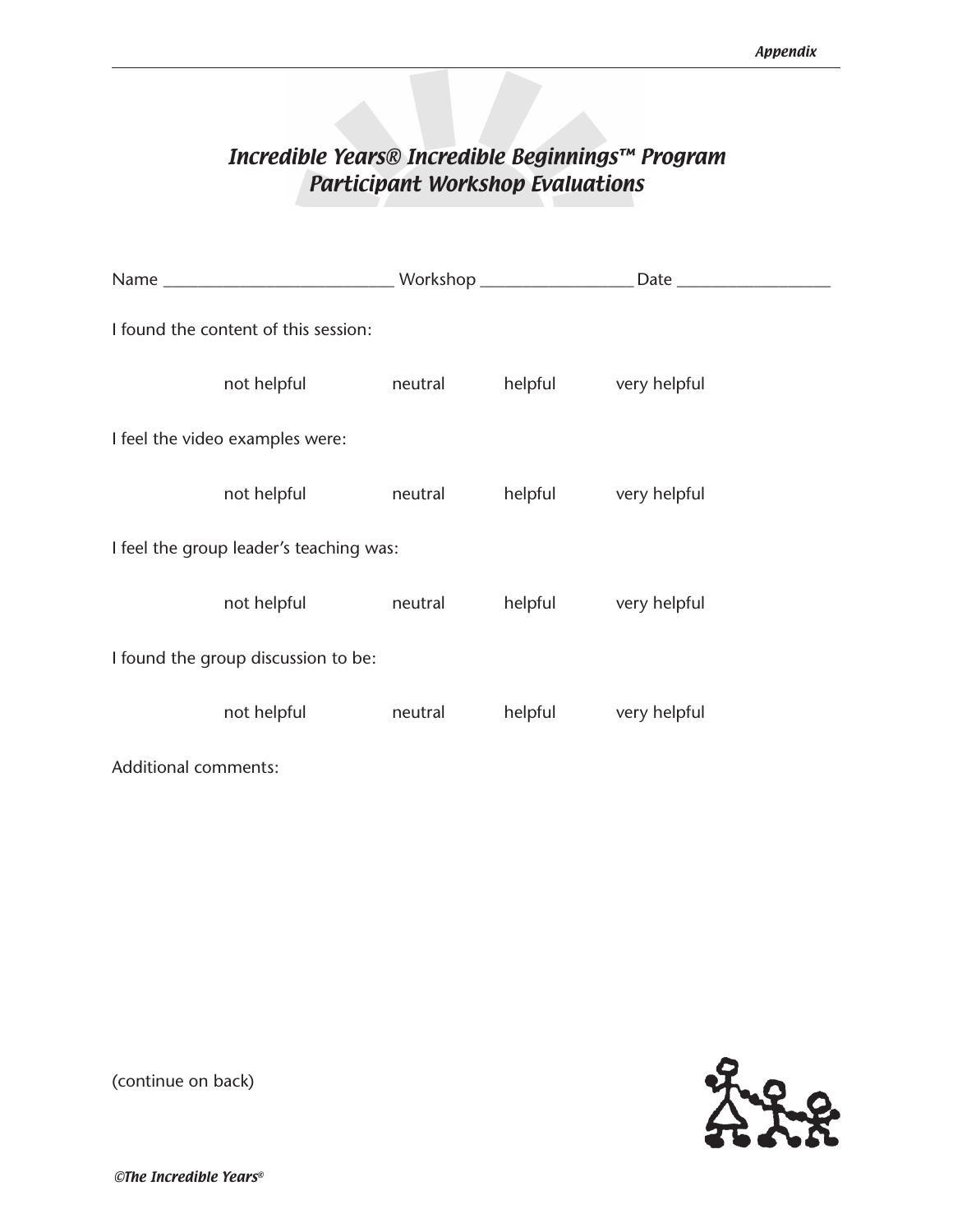# Teacher and Child Care Provider Self-Monitoring Checklist **Incredible Beginnings™**

Please fill out this checklist each month.

### **Workshop #1 Building Positive Relationships With Toddlers and Managing Separation Anxiety**

\_\_\_\_\_\_ Read Chapters 1& 2 in *Incredible Teachers: Nurturing Children's Social, Emotional, and Academic Competence*

\_\_\_\_\_\_\_\_\_\_\_\_\_\_\_\_\_\_\_\_\_\_\_\_\_\_\_\_\_\_\_\_\_\_\_\_\_\_\_\_\_\_\_\_\_\_\_\_\_\_\_\_\_\_\_\_\_\_\_\_\_\_\_\_\_\_\_\_\_\_\_\_\_\_\_\_\_\_\_\_\_\_\_\_\_

Debrief with parents about their children

My goal \_\_\_\_\_\_\_\_\_\_\_\_\_\_\_\_\_\_\_\_\_\_\_\_\_\_\_\_\_\_\_\_\_\_\_\_\_\_\_\_\_\_\_\_\_\_\_\_\_\_\_\_\_\_\_\_\_\_\_\_\_\_\_\_\_\_\_\_\_\_\_\_\_\_\_\_\_

#### **Workshop #2 Promoting Language Development in Toddlers and Preschoolers (Parts 1 & 2)**

- \_\_\_\_\_\_ Read Chapter 5 in *Incredible Teachers*
- Practice descriptive commenting and child directed play
- \_\_\_\_\_\_ Practice non-verbal signals (e.g., visual aids/snack cards)
- Promote child-directed interactive reading

My goal \_\_\_\_\_\_\_\_\_\_\_\_\_\_\_\_\_\_\_\_\_\_\_\_\_\_\_\_\_\_\_\_\_\_\_\_\_\_\_\_\_\_\_\_\_\_\_\_\_\_\_\_\_\_\_\_\_\_\_\_\_\_\_\_\_\_\_\_\_\_\_\_\_\_\_\_\_

#### **Workshop #3 Social Coaching with Toddlers and Preschoolers (Parts 1 & 2)**

\_\_\_\_\_\_\_\_\_\_\_\_\_\_\_\_\_\_\_\_\_\_\_\_\_\_\_\_\_\_\_\_\_\_\_\_\_\_\_\_\_\_\_\_\_\_\_\_\_\_\_\_\_\_\_\_\_\_\_\_\_\_\_\_\_\_\_\_\_\_\_\_\_\_\_\_\_\_\_\_\_\_\_\_\_

- \_\_\_\_\_\_ Read Chapters 4 & 13 in *Incredible Teachers*
- Practice using pretend/dramatic play to promote social communication
- Practice Social Coaching and praising
- **EXECUTE:** Practice modeling social coaching in one-on-one play

My goal  $\Box$ 

#### **Workshop #4 Emotion Coaching with Toddlers and Preschoolers (Parts 1 & 2)**

\_\_\_\_\_\_\_\_\_\_\_\_\_\_\_\_\_\_\_\_\_\_\_\_\_\_\_\_\_\_\_\_\_\_\_\_\_\_\_\_\_\_\_\_\_\_\_\_\_\_\_\_\_\_\_\_\_\_\_\_\_\_\_\_\_\_\_\_\_\_\_\_\_\_\_\_\_\_\_\_\_\_\_\_\_

- \_\_\_\_\_\_ Read Chapters 4 & 11 in *Incredible Teachers*
- Practice Emotion Coaching
- Practice using puppets and pretend play to promote feeling talk and empathy

\_\_\_\_\_\_\_\_\_\_\_\_\_\_\_\_\_\_\_\_\_\_\_\_\_\_\_\_\_\_\_\_\_\_\_\_\_\_\_\_\_\_\_\_\_\_\_\_\_\_\_\_\_\_\_\_\_\_\_\_\_\_\_\_\_\_\_\_\_\_\_\_\_\_\_\_\_\_\_\_\_\_\_\_\_

My goal  $\equiv$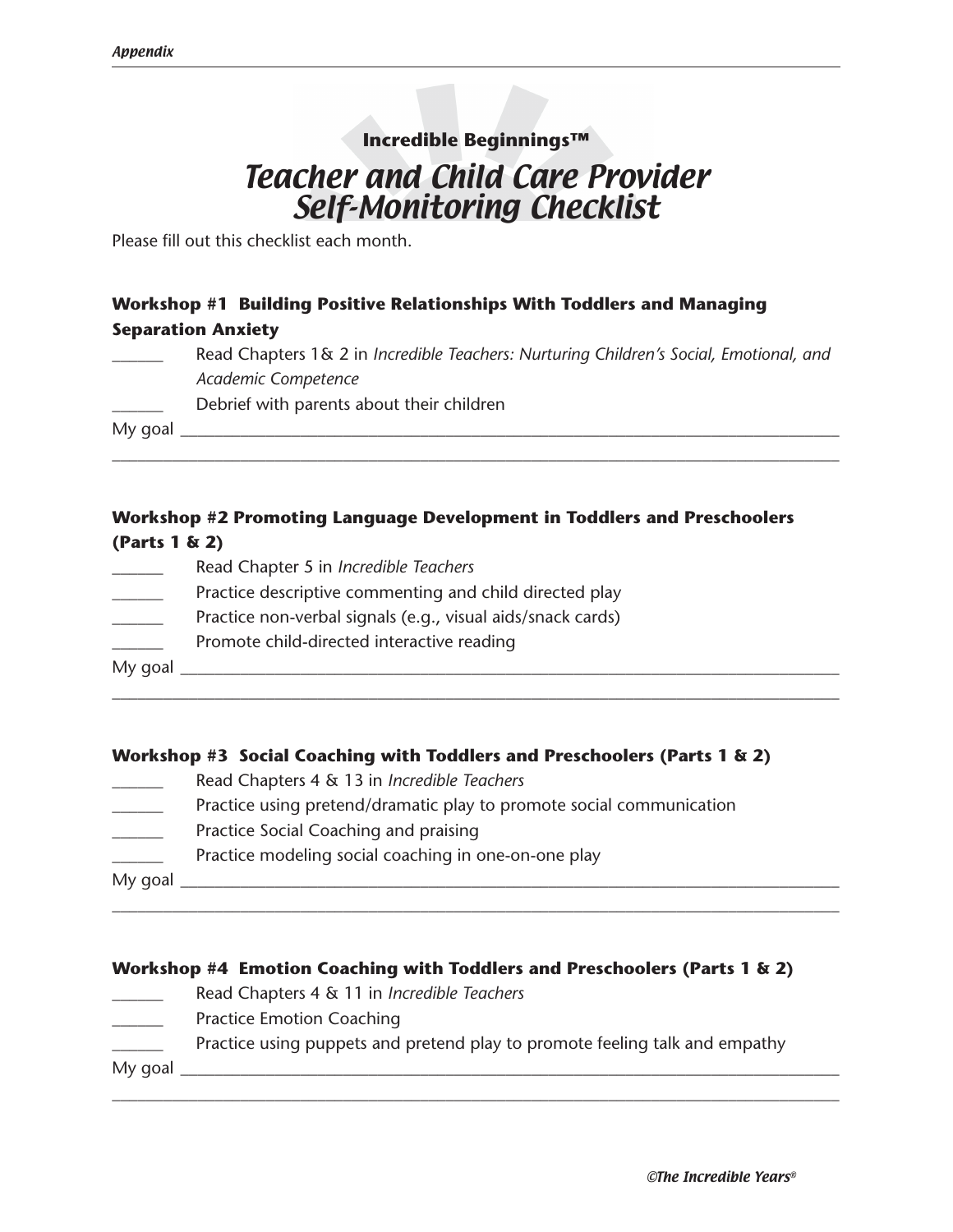#### **Workshop #5 The Proactive Teacher – Predictable Routines**

- \_\_\_\_\_\_ Read Chapter 3 in *Incredible Teachers*
- Review transition warnings and classroom schedules and rules
- Practice clear limit setting and transition warnings
- **EXECUTE:** Continue child-direct play and coaching methods

My goal \_\_\_\_\_\_\_\_\_\_\_\_\_\_\_\_\_\_\_\_\_\_\_\_\_\_\_\_\_\_\_\_\_\_\_\_\_\_\_\_\_\_\_\_\_\_\_\_\_\_\_\_\_\_\_\_\_\_\_\_\_\_\_\_\_\_\_\_\_\_\_\_\_\_\_\_\_

#### **Workshop #6 Positive Behavior Management (Parts 1 & 2)**

- \_\_\_\_\_\_ Read Chapters 7, 9, 10, 12, 13, & 15 in *Incredible Teachers*
- **EXECUTE:** Practice pairing planned ignoring with distractions
- Praise and coach positive opposite behaviors
- \_\_\_\_\_\_ For children with special needs, set up incentives and teacher-directed scripts

\_\_\_\_\_\_\_\_\_\_\_\_\_\_\_\_\_\_\_\_\_\_\_\_\_\_\_\_\_\_\_\_\_\_\_\_\_\_\_\_\_\_\_\_\_\_\_\_\_\_\_\_\_\_\_\_\_\_\_\_\_\_\_\_\_\_\_\_\_\_\_\_\_\_\_\_\_\_\_\_\_\_\_\_\_

\_\_\_\_\_\_\_\_\_\_\_\_\_\_\_\_\_\_\_\_\_\_\_\_\_\_\_\_\_\_\_\_\_\_\_\_\_\_\_\_\_\_\_\_\_\_\_\_\_\_\_\_\_\_\_\_\_\_\_\_\_\_\_\_\_\_\_\_\_\_\_\_\_\_\_\_\_\_\_\_\_\_\_\_\_

My goal  $\frac{1}{\sqrt{1-\frac{1}{2}}\sqrt{1-\frac{1}{2}}\sqrt{1-\frac{1}{2}}\sqrt{1-\frac{1}{2}}\sqrt{1-\frac{1}{2}}$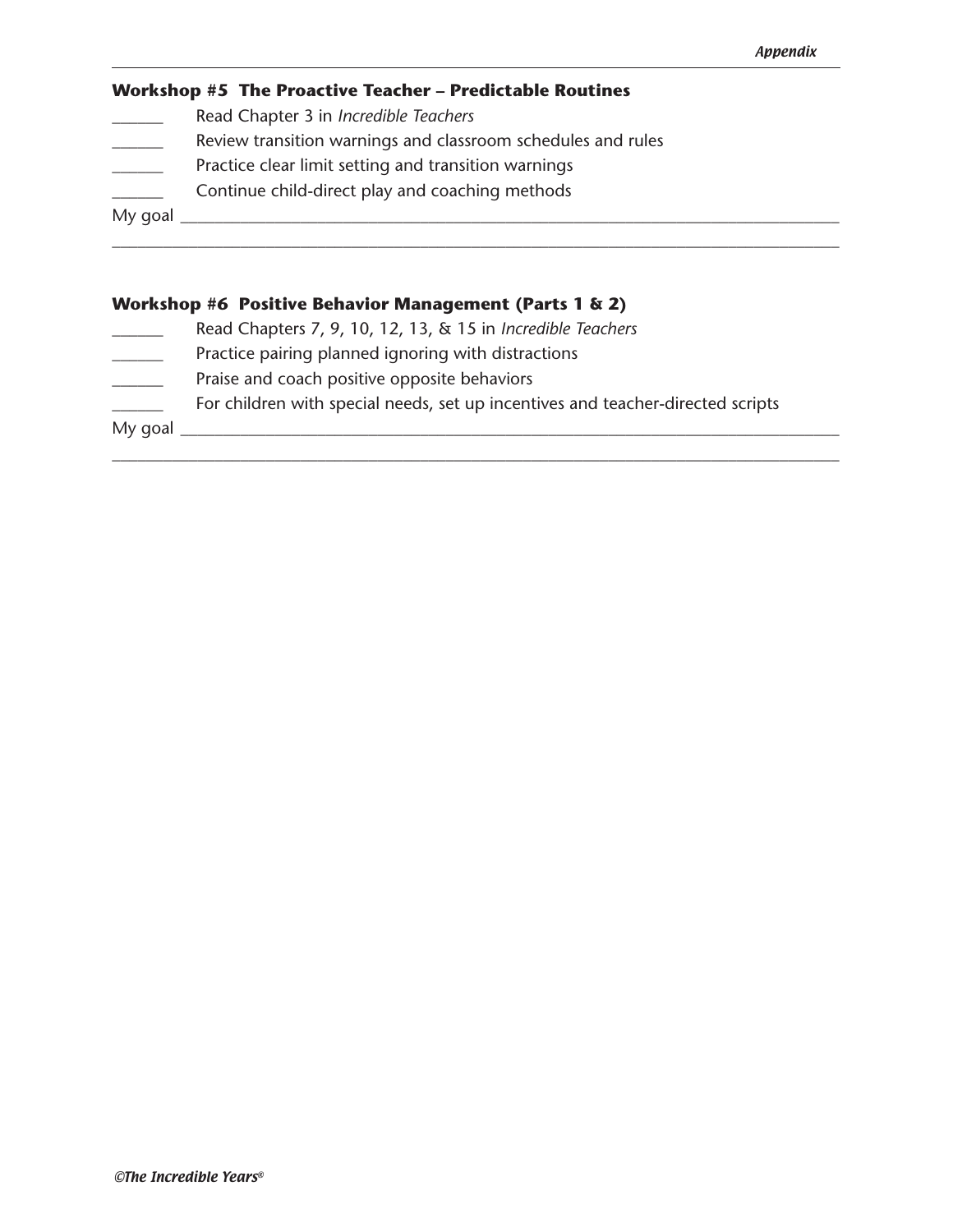

©The Incredible Years®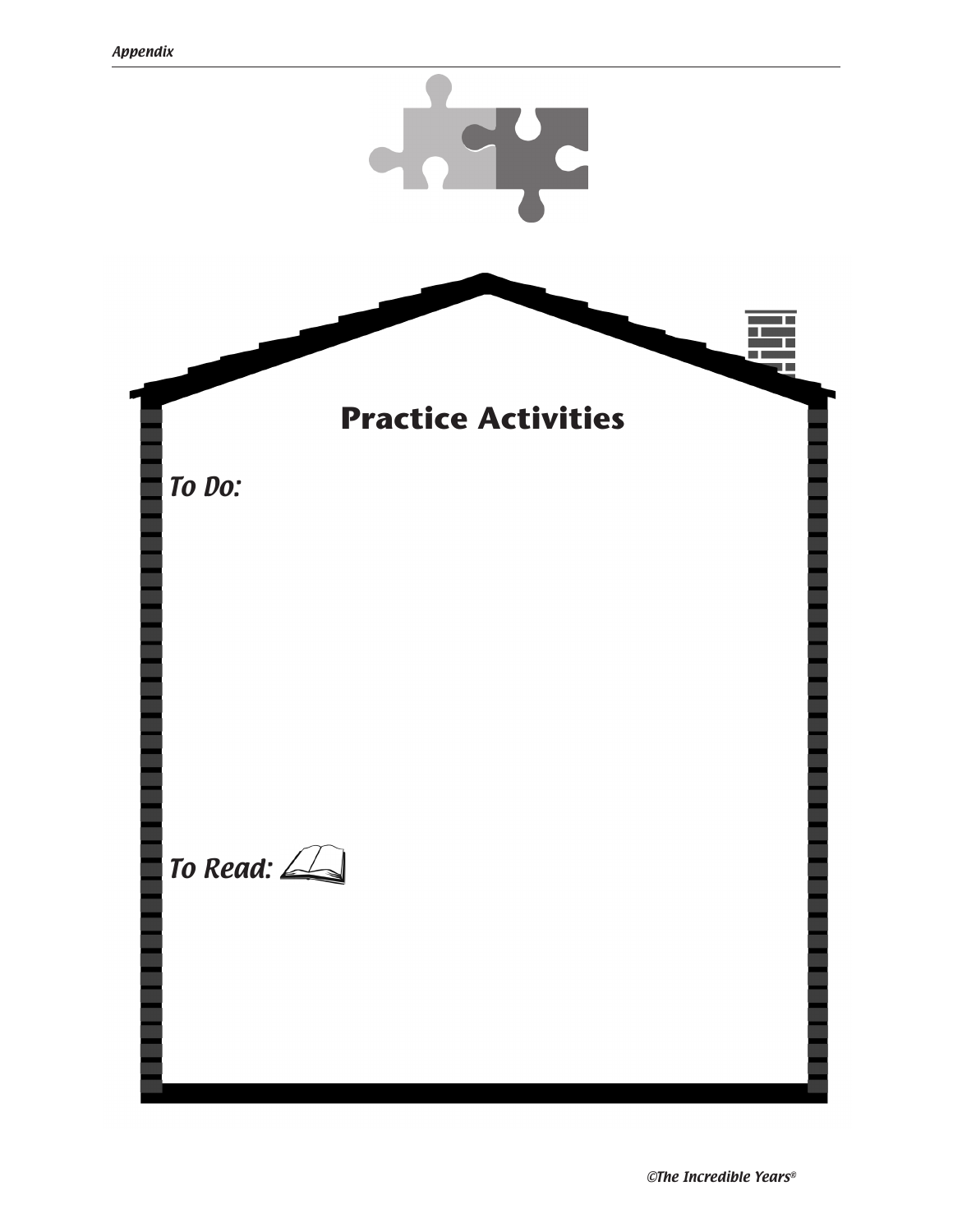

# Incredible Years®

Incredible Beginnings™ Program  **Workshop Satisfaction Questionnaire** 

| (Hand out at end of the entire curriculum) |      |
|--------------------------------------------|------|
| Participant's Name                         | Date |

The following questionnaire is part of our evaluation of the workshop that you have received. It is important that you answer as honestly as possible. The information obtained will help us to evaluate and continually improve the program we offer. Your cooperation is greatly appreciated. All responses will be strictly confidential.

# A. The Overall Program

Please circle the response that best expresses how you honestly feel at this point.

1. The children's behavior that I used social and emotion coaching for are:

| considerably | worse | slightly | the same | slightly | improved                                                                                    | greatly  |
|--------------|-------|----------|----------|----------|---------------------------------------------------------------------------------------------|----------|
| worse        |       | worse    |          | improved |                                                                                             | improved |
|              |       |          |          |          | 2. Other children's developmental issues which I/we have tried to improve using the methods |          |

presented in this workshop are:

| considerably | worse | slightly | the same | slightly | improved | greatly  |
|--------------|-------|----------|----------|----------|----------|----------|
| worse        |       | worse    |          | improved |          | improved |

|                      |              | 3. My feelings about my child care setting/classroom are that I am: |         |                       |           |                      |
|----------------------|--------------|---------------------------------------------------------------------|---------|-----------------------|-----------|----------------------|
| very<br>dissatisfied | dissatisfied | slightly<br>dissatisfied                                            | neutral | slightly<br>satisfied | satisfied | greatly<br>satisfied |

4. I feel that the approach used to promote children's early development in this workshop is:

| very          | inappropriate | slightly             | neutral | slightly    | appropriate | greatly     |
|---------------|---------------|----------------------|---------|-------------|-------------|-------------|
| inappropriate |               | <b>Inappropriate</b> |         | appropriate |             | appropriate |

#### 5. My feelings about my efforts to develop a relationship with parents are:

| very<br>dissatisfied | dissatisfied | slightly<br>dissatisfied | neutral | slightly<br>satisfied | satisfied | greatly<br>satisfied |
|----------------------|--------------|--------------------------|---------|-----------------------|-----------|----------------------|
|                      |              |                          |         |                       |           |                      |

| 6. My expectation for good results from this workshop is: |  |  |  |
|-----------------------------------------------------------|--|--|--|
|                                                           |  |  |  |

| very        | pessimistic | slightly    | neutral | slightly   | optimistic | verv       |
|-------------|-------------|-------------|---------|------------|------------|------------|
| pessimistic |             | pessimistic |         | optimistic |            | optimistic |

#### 7. I would recommend this workshop to another teacher or child care provider:

|           | strongly not not recommend slightly not |           | neutral | slightly  | recommend | strongly  |
|-----------|-----------------------------------------|-----------|---------|-----------|-----------|-----------|
| recommend |                                         | recommend |         | recommend |           | recommend |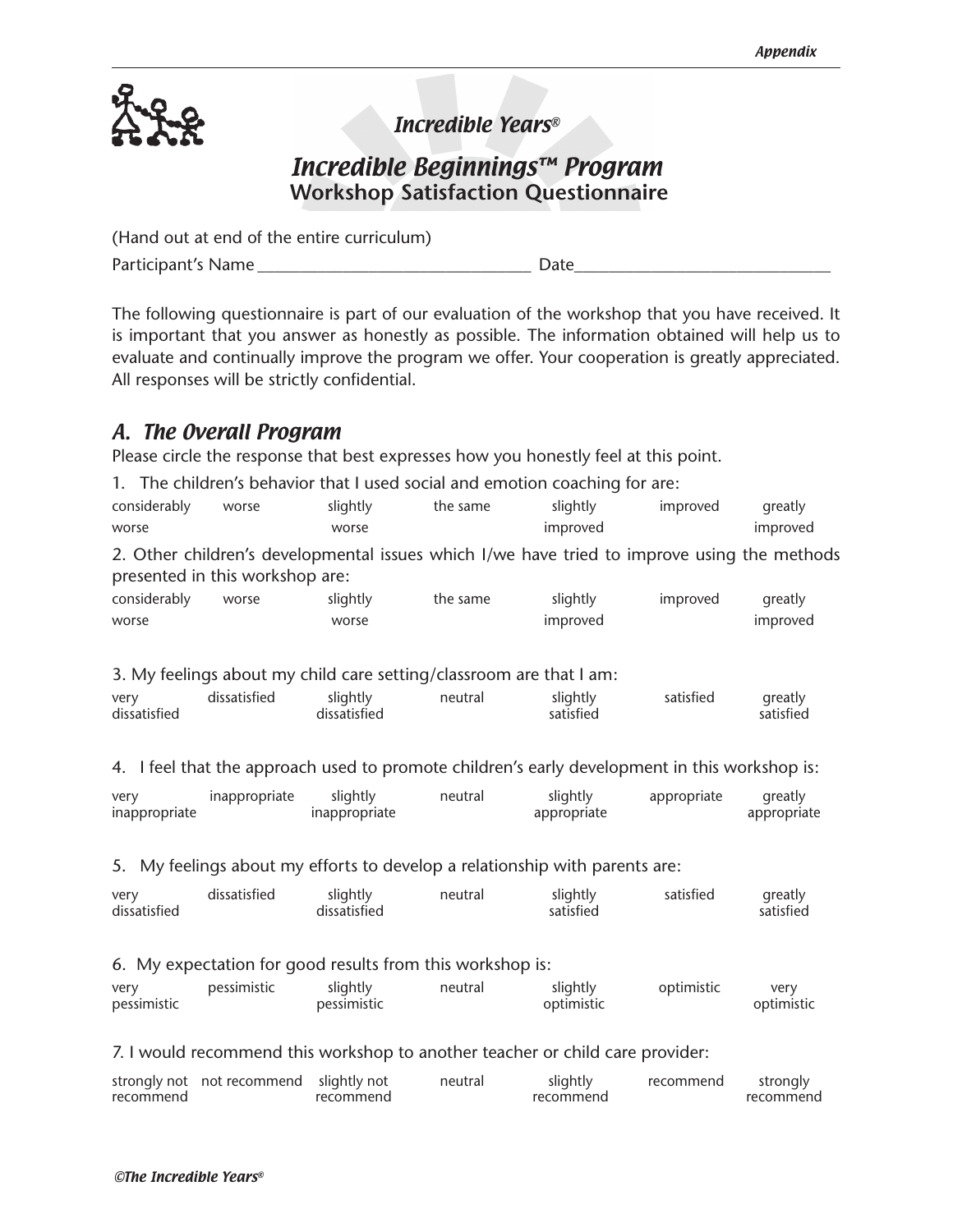#### 8. My confidence in my interactions with young children is?

| very        | unconfident | slightly    | neutra. | slightly | confident | verv      |
|-------------|-------------|-------------|---------|----------|-----------|-----------|
| unconfident |             | unconfident |         | ontiden: |           | confident |

#### **Usefulness**

In this section, we would like you to indicate how useful you find each of the following types of teaching strategies used in these workshops. Please circle the response that most clearly describes your opinion.

1. Information presented by the group leader was:

| extremely | useless | slightly | neutral | somewhat | useful | extremely |
|-----------|---------|----------|---------|----------|--------|-----------|
| useless   |         | useless  |         | useful   |        | useful    |

2. Demonstration of skills through the use of video vignettes was:

| extremely | useless | slightly | neutral | somewhat | useful | extremely |
|-----------|---------|----------|---------|----------|--------|-----------|
| useless   |         | useless  |         | useful   |        | useful    |

3. Group discussion and sharing of ideas was:

| extremely | useless | slightly | neutral | somewhat | useful | extremely |
|-----------|---------|----------|---------|----------|--------|-----------|
| useless   |         | useless  |         | useful   |        | useful    |

#### 4. Practicing skills in small groups during the workshop was:

| extremely | useless | slightly | neutral | somewhat | useful | extremely |
|-----------|---------|----------|---------|----------|--------|-----------|
| useless   |         | useless  |         | useful   |        | useful    |

5. Small group breakouts to work on behavior plans was:

| slightly<br>extremely<br>useless<br>useless<br>useless | useful<br>somewhat<br>neutral<br>useful | extremely<br>useful |
|--------------------------------------------------------|-----------------------------------------|---------------------|
|--------------------------------------------------------|-----------------------------------------|---------------------|

#### 6. Support from other participants was:

| extremely | useless | slightly | neutral | somewhat | useful | extremely |
|-----------|---------|----------|---------|----------|--------|-----------|
| useless   |         | useless  |         | useful   |        | useful    |

#### 7. Suggested practice activities were:

| extremely<br>useless | useless | slightly<br>useless | neutral | somewhat<br>useful | useful | extremely<br>useful |
|----------------------|---------|---------------------|---------|--------------------|--------|---------------------|
|                      |         |                     |         |                    |        |                     |

#### 8. Book – *Incredible Teachers* was:

| extremely | useless | slightly | neutral | somewhat | useful | extremelv |
|-----------|---------|----------|---------|----------|--------|-----------|
| useless   |         | useless  |         | useful   |        | useful    |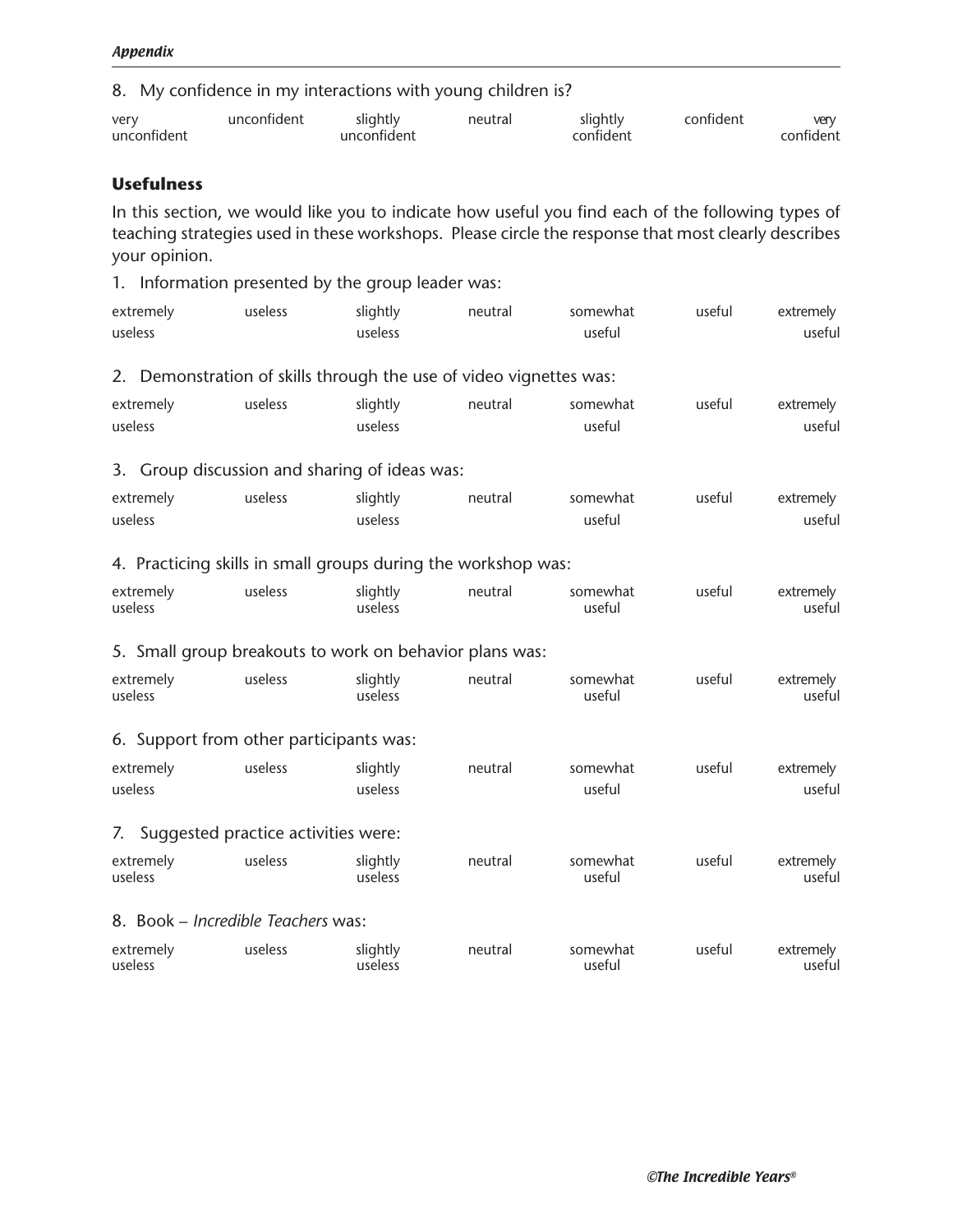## B Specific Teaching Techniques **Usefulness**

In this section, we would like you to indicate how useful each of the following techniques is for teaching students. Please circle the response that most accurately describes the usefulness of the technique.

| 1. Building positive relationships with children:               |         |          |         |                                                                                 |        |           |
|-----------------------------------------------------------------|---------|----------|---------|---------------------------------------------------------------------------------|--------|-----------|
| extremely                                                       | useless | slightly | neutral | somewhat                                                                        | useful | extremely |
| useless                                                         |         | useless  |         | useful                                                                          |        | useful    |
| 2. Building positive relationships with parents:                |         |          |         |                                                                                 |        |           |
| extremely                                                       | useless | slightly | neutral | somewhat                                                                        | useful | extremely |
| useless                                                         |         | useless  |         | useful                                                                          |        | useful    |
|                                                                 |         |          |         |                                                                                 |        |           |
| 3. Managing separation anxiety:                                 |         |          |         |                                                                                 |        |           |
| extremely                                                       | useless | slightly | neutral | somewhat                                                                        | useful | extremely |
| useless                                                         |         | useless  |         | useful                                                                          |        | useful    |
| 4. Promoting language development in toddlers and preschoolers: |         |          |         |                                                                                 |        |           |
| extremely                                                       | useless | slightly | neutral | somewhat                                                                        | useful | extremely |
| useless                                                         |         | useless  |         | useful                                                                          |        | useful    |
|                                                                 |         |          |         |                                                                                 |        |           |
| 5. Social coaching:                                             |         |          |         |                                                                                 |        |           |
| extremely                                                       | useless | slightly | neutral | somewhat                                                                        | useful | extremely |
| useless                                                         |         | useless  |         | useful                                                                          |        | useful    |
| 6. Emotion coaching:                                            |         |          |         |                                                                                 |        |           |
| extremely                                                       | useless | slightly | neutral | somewhat                                                                        | useful | extremely |
| useless                                                         |         | useless  |         | useful                                                                          |        | useful    |
|                                                                 |         |          |         |                                                                                 |        |           |
| 7. Proactive teacher - predictable routines:                    |         |          |         |                                                                                 |        |           |
| extremely                                                       | useless | slightly | neutral | somewhat                                                                        | useful | extremely |
| useless                                                         |         | useless  |         | useful                                                                          |        | useful    |
| 8. Clear limit setting:                                         |         |          |         |                                                                                 |        |           |
| extremely                                                       | useless | slightly | neutral | somewhat                                                                        | useful | extremely |
| useless                                                         |         | useless  |         | useful                                                                          |        | useful    |
|                                                                 |         |          |         |                                                                                 |        |           |
| 9. Use of distractions and ignoring:                            |         |          |         |                                                                                 |        |           |
| extremely                                                       | useless | slightly | neutral | somewhat                                                                        | useful | extremely |
| useless                                                         |         | useless  |         | useful                                                                          |        | useful    |
|                                                                 |         |          |         | 10. Use of incentives and teacher-play scripts for children with special needs: |        |           |
| extremely                                                       | useless | slightly | neutral | somewhat                                                                        | useful | extremely |
| useless                                                         |         | useless  |         | useful                                                                          |        | useful    |
| 11. Teaching preschoolers time out/calm down strategies:        |         |          |         |                                                                                 |        |           |
| extremely                                                       | useless | slightly | neutral | somewhat                                                                        | useful | extremely |
| useless                                                         |         | useless  |         | useful                                                                          |        | useful    |
|                                                                 |         |          |         |                                                                                 |        |           |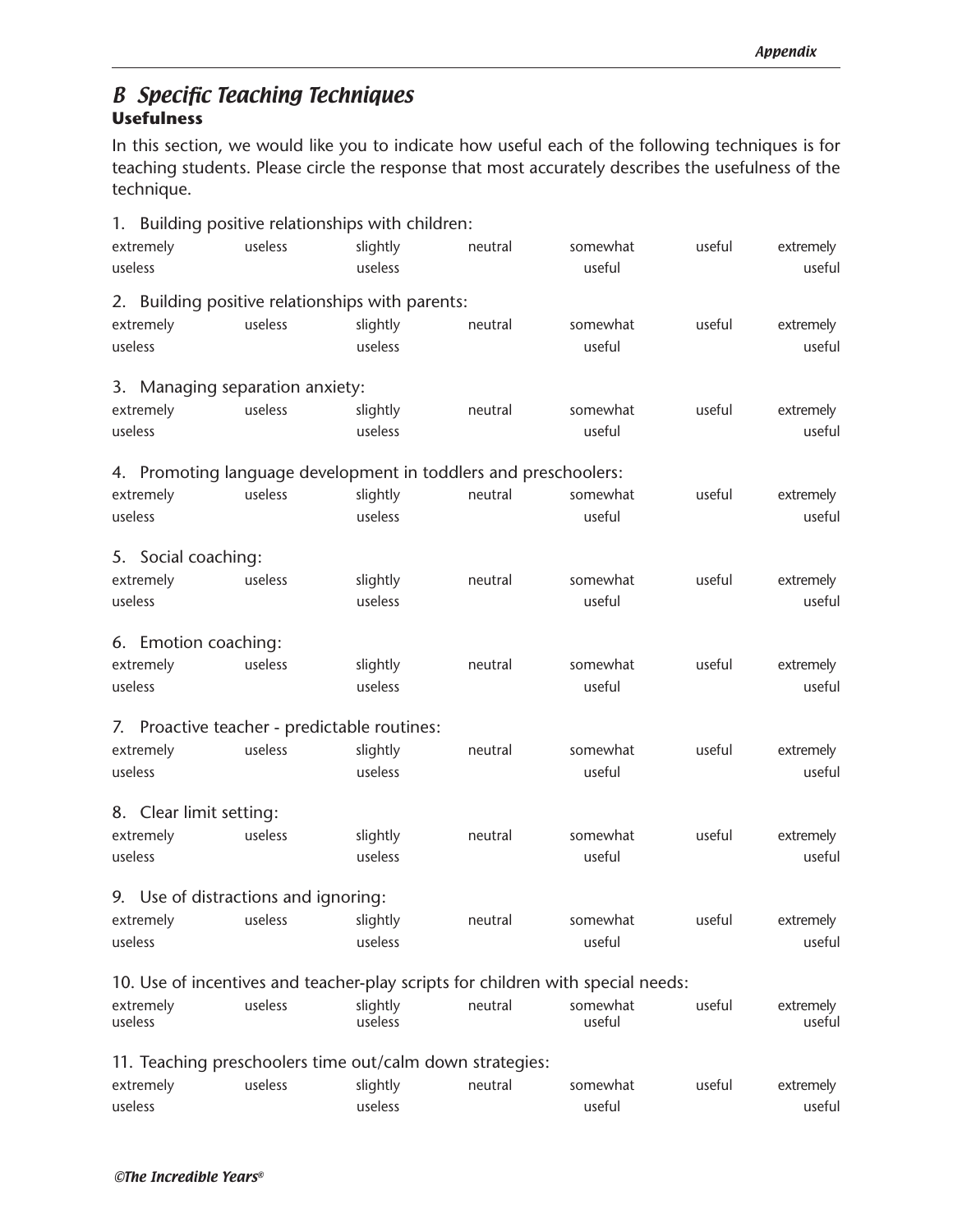# C. Evaluation of Workshop Group Leader

In this section we would like you to express your opinions about your group facilitator. Please circle the response to each question that best describes how you feel.

Group Leader #1 (name)\_\_\_\_\_\_\_\_\_\_\_\_\_\_\_\_\_\_\_\_\_\_\_\_\_\_\_\_\_\_\_\_\_\_\_\_\_\_\_\_\_\_\_\_\_\_\_\_\_\_\_\_\_\_\_\_\_\_\_\_\_\_

| 1. I feel that the leader's leadership style was:                |      |         |         |         |          |           |
|------------------------------------------------------------------|------|---------|---------|---------|----------|-----------|
| very                                                             | poor | below   | average | above   | superior | excellent |
| poor                                                             |      | average |         | average |          |           |
| 2. The leader's preparation/knowledge was:                       |      |         |         |         |          |           |
| very                                                             | poor | below   | average | above   | superior | excellent |
| poor                                                             |      | average |         | average |          |           |
| 3. The leader's interest and concern in me and my situation was: |      |         |         |         |          |           |
| very                                                             | poor | below   | average | above   | superior | excellent |
| poor                                                             |      | average |         | average |          |           |

If more than one leader was involved in your program, please fill in the following. (Go to Section D if only one leader was involved.)

Group leader #2 (name) \_\_\_\_\_\_\_\_\_\_\_\_\_\_\_\_\_\_\_\_\_\_\_\_\_\_\_\_\_\_\_\_\_\_\_\_\_\_\_\_\_\_\_\_\_\_\_\_\_\_\_\_\_\_\_\_\_\_\_\_\_\_

| 1. I feel that the leader's leadership style was:                |      |         |         |         |          |           |
|------------------------------------------------------------------|------|---------|---------|---------|----------|-----------|
| very                                                             | poor | below   | average | above   | superior | excellent |
| poor                                                             |      | average |         | average |          |           |
| 2. The leader's preparation/knowledge was:                       |      |         |         |         |          |           |
| very                                                             | poor | below   | average | above   | superior | excellent |
| poor                                                             |      | average |         | average |          |           |
| 3. The leader's interest and concern in me and my situation was: |      |         |         |         |          |           |
| very                                                             | poor | below   | average | above   | superior | excellent |
| poor                                                             |      | average |         | average |          |           |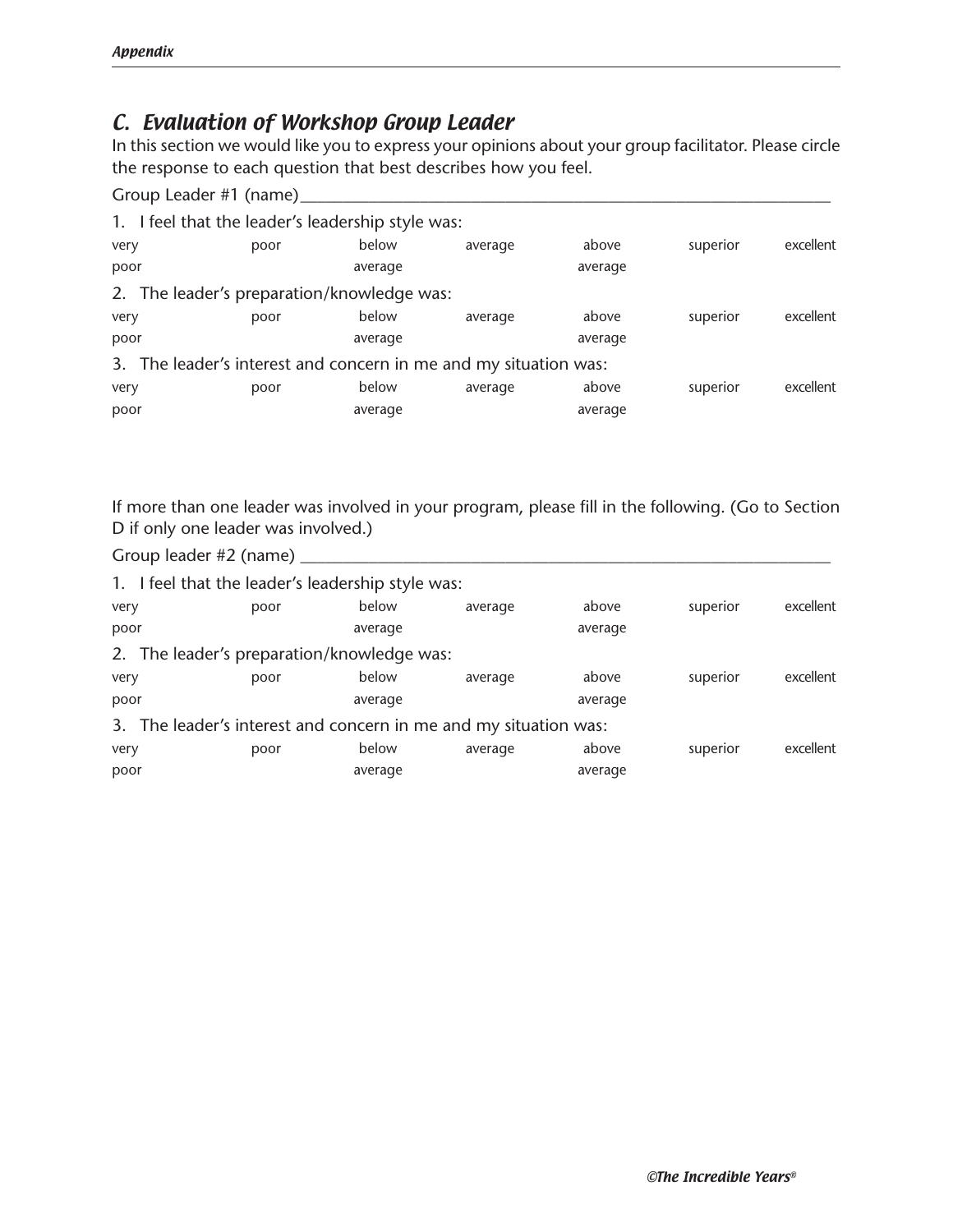# D. Overall Program Evaluation

1. What part of the program was most helpful to you?

2. What part of the program was least helpful to you?

3. How could the program have been improved to help you more?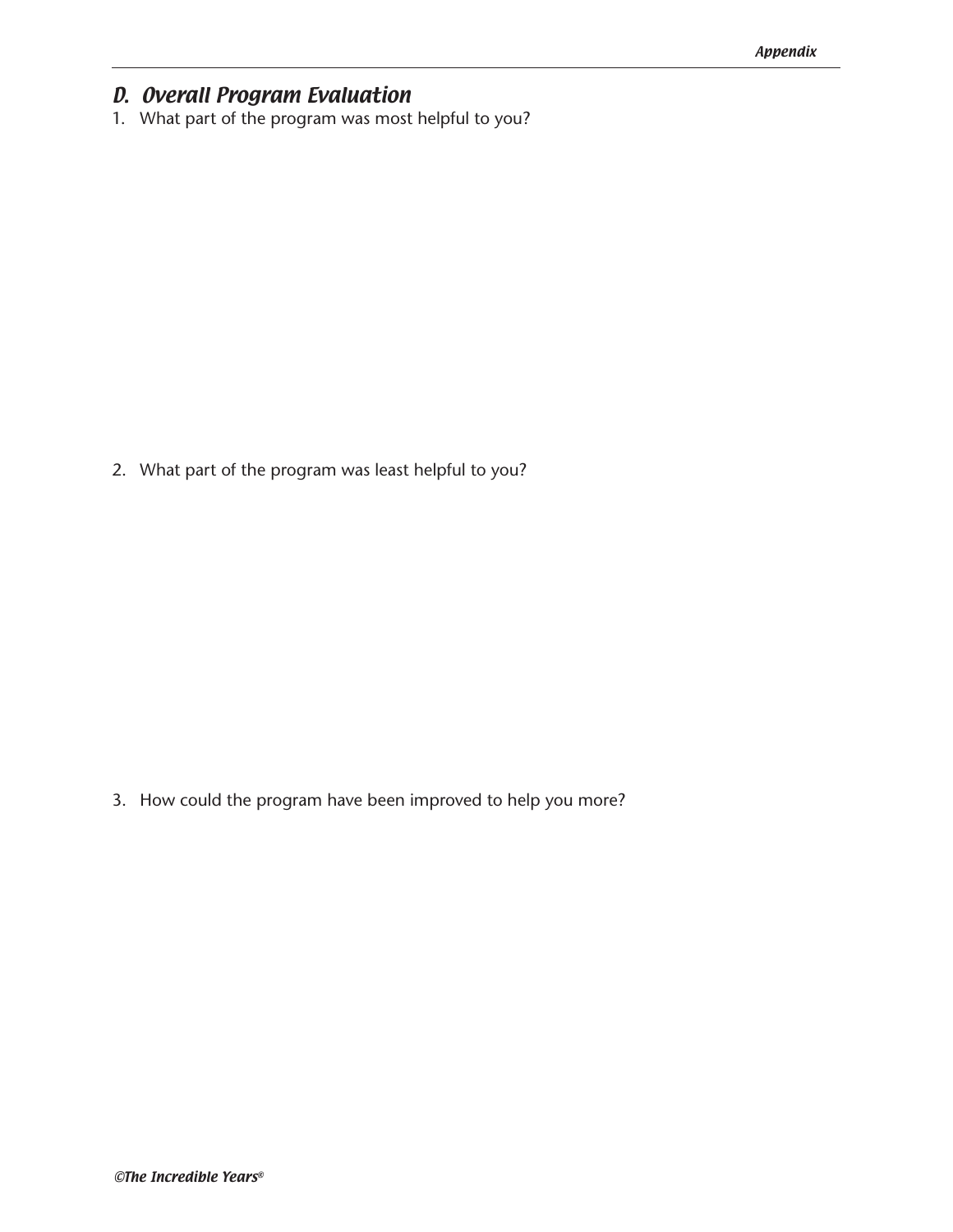|                                                            | Id Care Providers<br>cientists |                                                                   |                      |
|------------------------------------------------------------|--------------------------------|-------------------------------------------------------------------|----------------------|
| Strategies<br>Goals<br>Child Strengths<br>Child Difficulty | <b>Benefits</b>                | (thoughts, feelings<br>behavior in self &<br>Obstacles<br>others) | <b>Ongoing Plans</b> |

<sup>©</sup>The Incredible Years®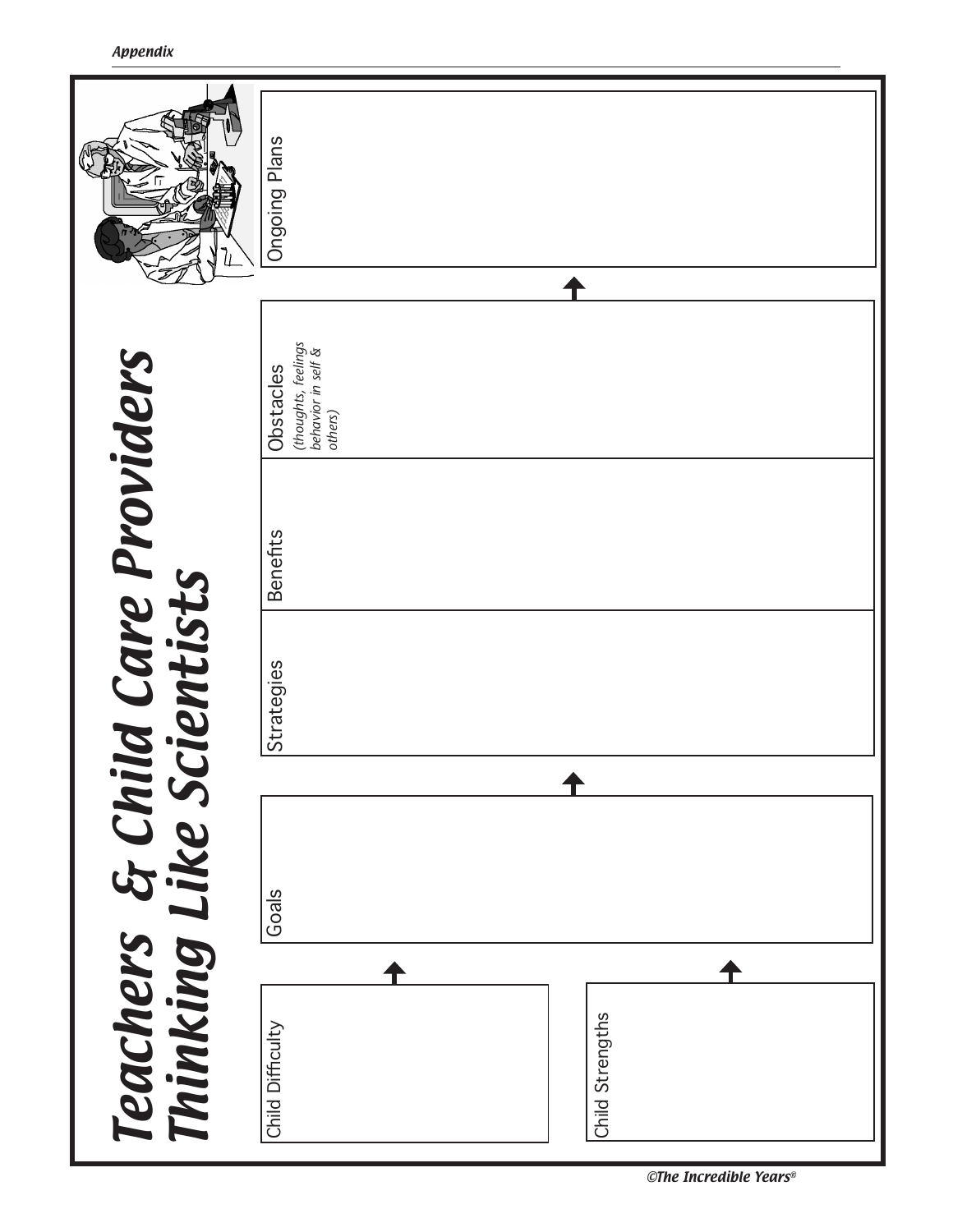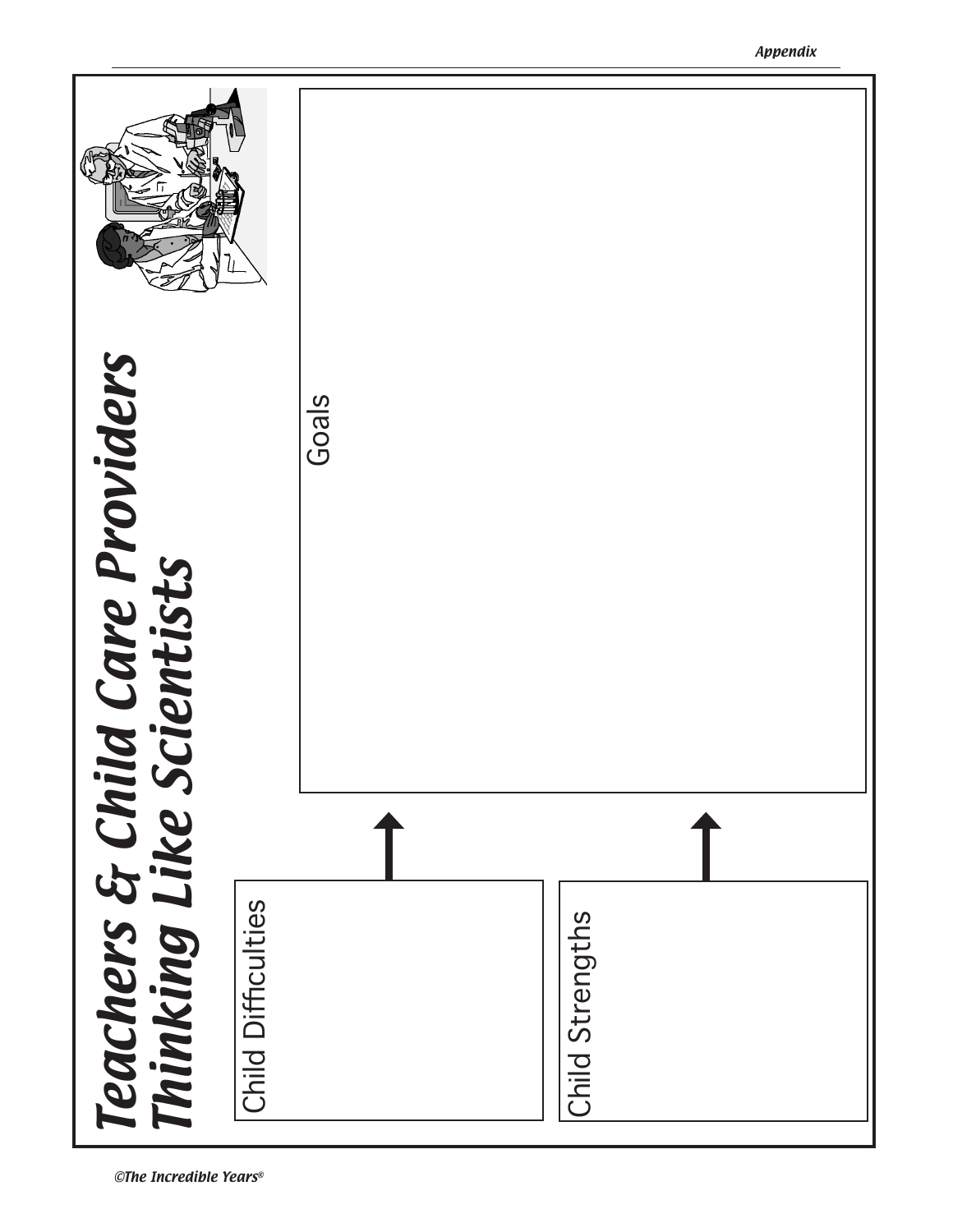|                          | Content and Objectives of the Incredib                                                               |                     | e Years® Incredible Beginnings™ Program (Ages 1-5)                                                                  |  |
|--------------------------|------------------------------------------------------------------------------------------------------|---------------------|---------------------------------------------------------------------------------------------------------------------|--|
| Content                  | Objectives                                                                                           | Content             | Objectives                                                                                                          |  |
|                          |                                                                                                      |                     |                                                                                                                     |  |
| Workshop #1              | Understanding ways to build positive relationships and secure                                        | Workshop #2         | Using descriptive commenting.                                                                                       |  |
| <b>Building Positive</b> | attachment with toddlers.                                                                            | Promoting           | Understanding and importance of imitation, repetition, and                                                          |  |
| Relationships            | coming greetings and<br>Understanding the importance of we                                           | Language            | nonverbal gestures for toddlers.                                                                                    |  |
| With Toddlers            | Helping toddlers manage separation anxiety.<br>predictable goodbye routines.                         | Development         | Strategic modeling and prompting use of language.                                                                   |  |
| and Managing             | Involving parents in supporting separation routines and                                              | in Toddlers and     | Being child-directed and responsive in play interactions to promote                                                 |  |
| Separation               | reducing children's anxiety.                                                                         | Preschoolers        | language.                                                                                                           |  |
| Anxiety                  | omote children's sense<br>Fostering predictable schedules to pr<br>of security and safety.           |                     | Using visual cues, songs, and menus to prompt social communication.                                                 |  |
|                          | Encourage toddlers' play with peers.                                                                 |                     | Using interactive reading to promote reading readiness.                                                             |  |
|                          | Engaging in toddler-directed play and promoting children's                                           |                     | Using pre-academic coaching with preschoolers.                                                                      |  |
|                          | Reassuring parents and debriefing children's experiences with<br>self-confidence and independence.   |                     | Setting up asking and telling practices to promote social                                                           |  |
|                          | them.                                                                                                |                     | communication between preschoolers.                                                                                 |  |
|                          | Engaging in assessment of toddlers' progress.                                                        |                     |                                                                                                                     |  |
| Workshop #3              | Importance of modeling social skills and one-on-one social                                           | Workshop #4         | Building emotional literacy through interactive reading methods                                                     |  |
| Social Coaching          | coaching.                                                                                            | Emotion             | Using emotion coaching to model and prompt emotion language                                                         |  |
| with Toddlers            | Strategies for prompting and coaching preschool children's                                           | Coaching with       | Encouraging positive expression of emotions                                                                         |  |
| and Preschool-           | sharing, asking, helping and turn taking.                                                            | <b>Toddlers</b> and | Using pretend play and puppets to enhance beginning empathy                                                         |  |
| ers                      | Using circle time to promote social skills with both toddlers and<br>preschoolers.                   | Preschoolers        | learning                                                                                                            |  |
|                          | Using puppets and pretend play to practice social interactions.                                      |                     | Understanding how to respond to unpleasant feelings                                                                 |  |
|                          |                                                                                                      |                     | Helping children stay regulated by using their words                                                                |  |
|                          | Using positive teacher attention, praise and encouraging words<br>for strengthening social skills.   |                     | Teaching children self-regulation and calm down skills (e.g.,                                                       |  |
|                          | Using of intentional commenting to facilitate preschool<br>children's peer relationships.            |                     | Using books and puppets to teach to teach calm down skills<br>positive self talk, positive imagery, deep breathing) |  |
|                          | Engaging in interactive reading to promote social skills and                                         |                     | Leaning how to explain the Calm Down Thermometer to children                                                        |  |
|                          | practices.                                                                                           |                     | Setting up calm down practices and finding teachable moments                                                        |  |
|                          | Promoting empathy and friendships through dramatic pretend<br>play.                                  |                     | Sharing Tiny's secrets for self-regulation                                                                          |  |
|                          | Value of using picture play scripts to promote joint play for<br>children with developmental delays. |                     |                                                                                                                     |  |
|                          | for children with<br>Using teacher-directed social training<br>developmental delays                  |                     |                                                                                                                     |  |
|                          | Determining appropriate developmental social goals for<br>individual children.                       |                     |                                                                                                                     |  |

#### Appendix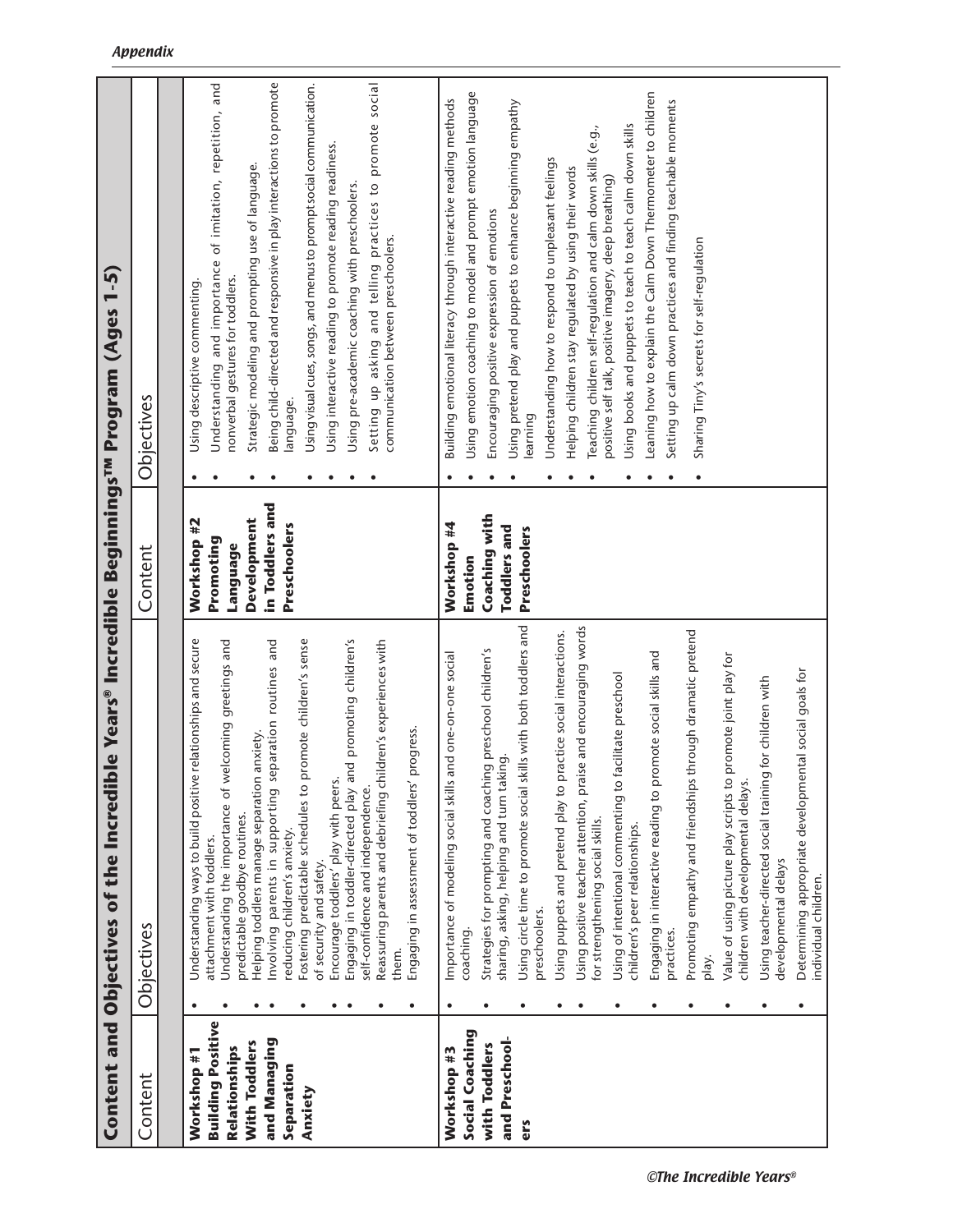|                | Content and Objectives of the Incredil                                                            |                       | ble Years® Incredible Beginnings™ Program (Ages 1-5)                      |
|----------------|---------------------------------------------------------------------------------------------------|-----------------------|---------------------------------------------------------------------------|
| Content        | Objectives                                                                                        | Content               | Objectives                                                                |
|                |                                                                                                   |                       |                                                                           |
| Workshop #5    | Using transition warnings effectively                                                             | Workshop #6           | Reducing commands                                                         |
| The Proactive  | Assuring consistent and predictable routines                                                      | Positive Behav-       | Positive, clear limit setting                                             |
| <b>Teacher</b> | Using songs to facilitate transitions                                                             | <b>ior Management</b> | Importance of reminders, redirections, and distractions                   |
|                | Setting up developmentally appropriate schedules<br>Opening circle times with consistent routines | for Toddlers and      | Use of physical redirections                                              |
|                | Predictable routines for ending the day                                                           | Preschoolers          | Effective and planned ignore strategies                                   |
|                | Teaching children classroom rules                                                                 |                       | Pairing ignore with distractions                                          |
|                | Giving children awards and celebrating success                                                    |                       | Value of first-then commands                                              |
|                | Visual prompts and teaching for following child care or                                           |                       | Using puppets to help children calm down                                  |
|                | classroom rules                                                                                   |                       | Using calm down strategies                                                |
|                |                                                                                                   |                       | Importance of positive attention and praise                               |
|                |                                                                                                   |                       | Strategic use of incentives                                               |
|                |                                                                                                   |                       | Understanding use of differential attention                               |
|                |                                                                                                   |                       | Teaching children Time Out to calm down                                   |
|                |                                                                                                   |                       | Learning how to teach and practice Time Out to calm down<br>with children |
|                |                                                                                                   |                       | Developing happy places imagery                                           |
|                |                                                                                                   |                       | Using the Calm Down Thermometer                                           |
|                |                                                                                                   |                       | Using teacher-directed play scripts for children with special             |
|                |                                                                                                   |                       | needs                                                                     |